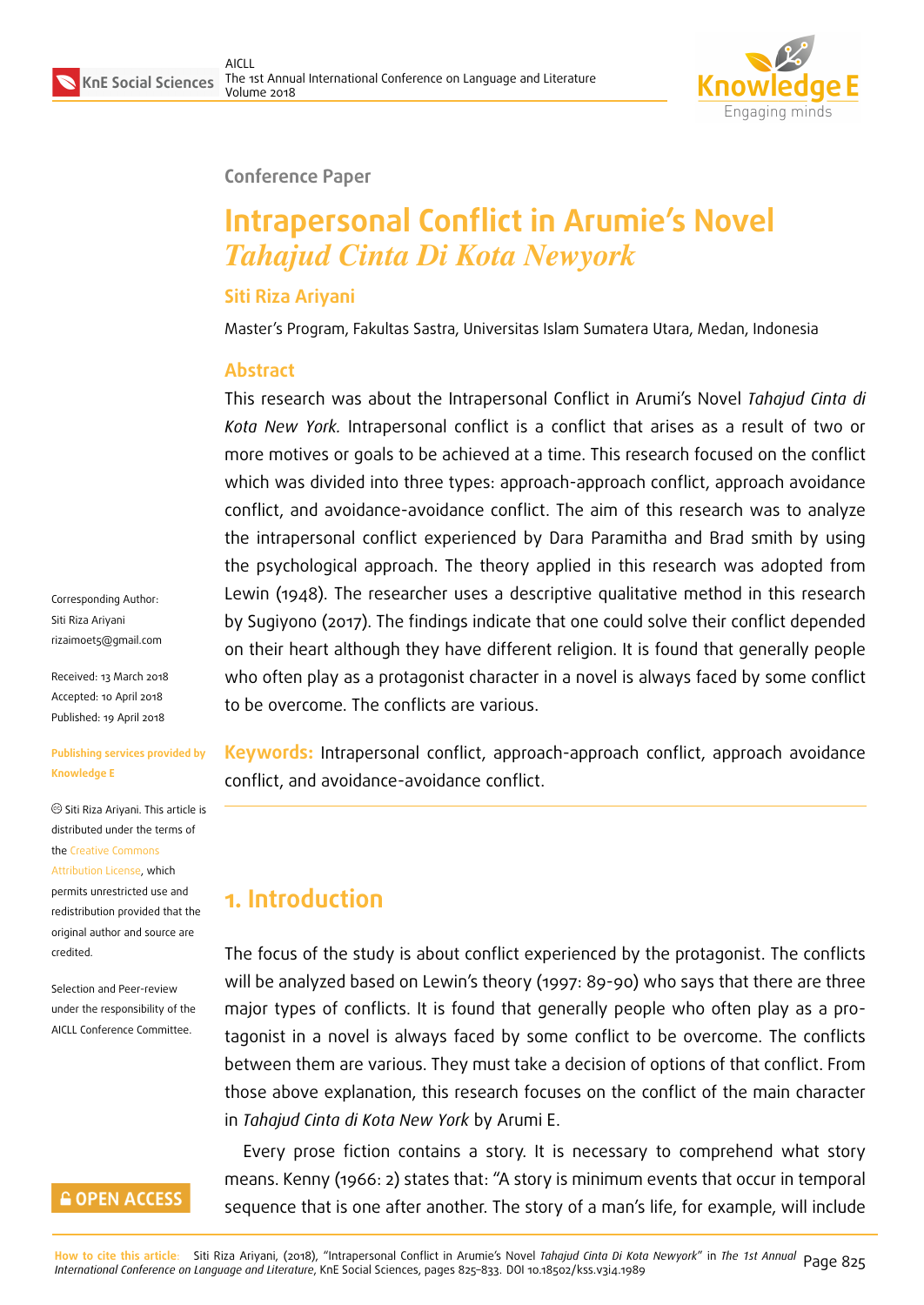

his birth, his growing up, his marriage, his growing old, his death. Obviously, these events occur over a period of a time"

The analysis in this paper does not focus only on that minimum of events but also on the story that contains conflicts. What is meant by conflict is further explained by Kenny (1966: 19): "The conflicts with which fictions concern itself are of many kinds. A story may deal with a conflict within a single woman, a conflict between man and nature, and so on". With reference to what Kenny says about the conflict above. It has been found that conflict deals with life situation. It is only situation that offers a conflict. So, the focus of my attention is internal and outer conflicts in a love story novel. Conflict is an important element in the plot structure of a story. We can say that there is no story without conflicts Conflict may occur from various reasons. A woman, for example, prefers choosing his deep love to his rich family. If he chooses his deep love, he will become a poor man. He has to work hard in order to get some money. In this case he has some conflict with his own family and conflict within his own mind. Such conflicts can be found in the love story novel by Arumi E and it makes the novel very interesting. The conflicts in the above Arumi E's novel involve love affair which makes us curious to read and analyze the novel.

Conflict is a necessary element of fictional literature. It is defined as the problem in any piece of literature and is often classified according to the nature of the protagonist and antagonist. Conflict is actual perceived opposition of needs, values, and interests. A conflict can be internal (within oneself) to individuals. Conflict as a concept can help explain many aspects of social life such as social disagreement, conflicts of interests, and fight between individuals, groups, or organization. It is common that everyone will experience conflict in his life since conflict is a natural part of human life.

Conflict is a disagreement or dispute. And this happens to someone with the opposition from where the source of conflict for the sake of a purpose. Conflict is a situation where oppositely directed, simultaneous forces of about equal strength occur in a person (Lewin, 1948: 97).

Intrapersonal conflict can be regarded as a dispute that occurs when interests, goals or values of different individuals or groups are incompatible with each other. This results into a situation whereby they frustrate each other in an attempt to achieve their objectives. Conflict arises in groups because of the scarcity of freedom, position, and resources. People who value independence tend to resist the need for interdependence and, to some extent, conformity within a group. People who seek power therefore struggle with others for position or status within the group. Conflict is a part of organizational life and may occur between individuals, between the individual and the group, and between groups.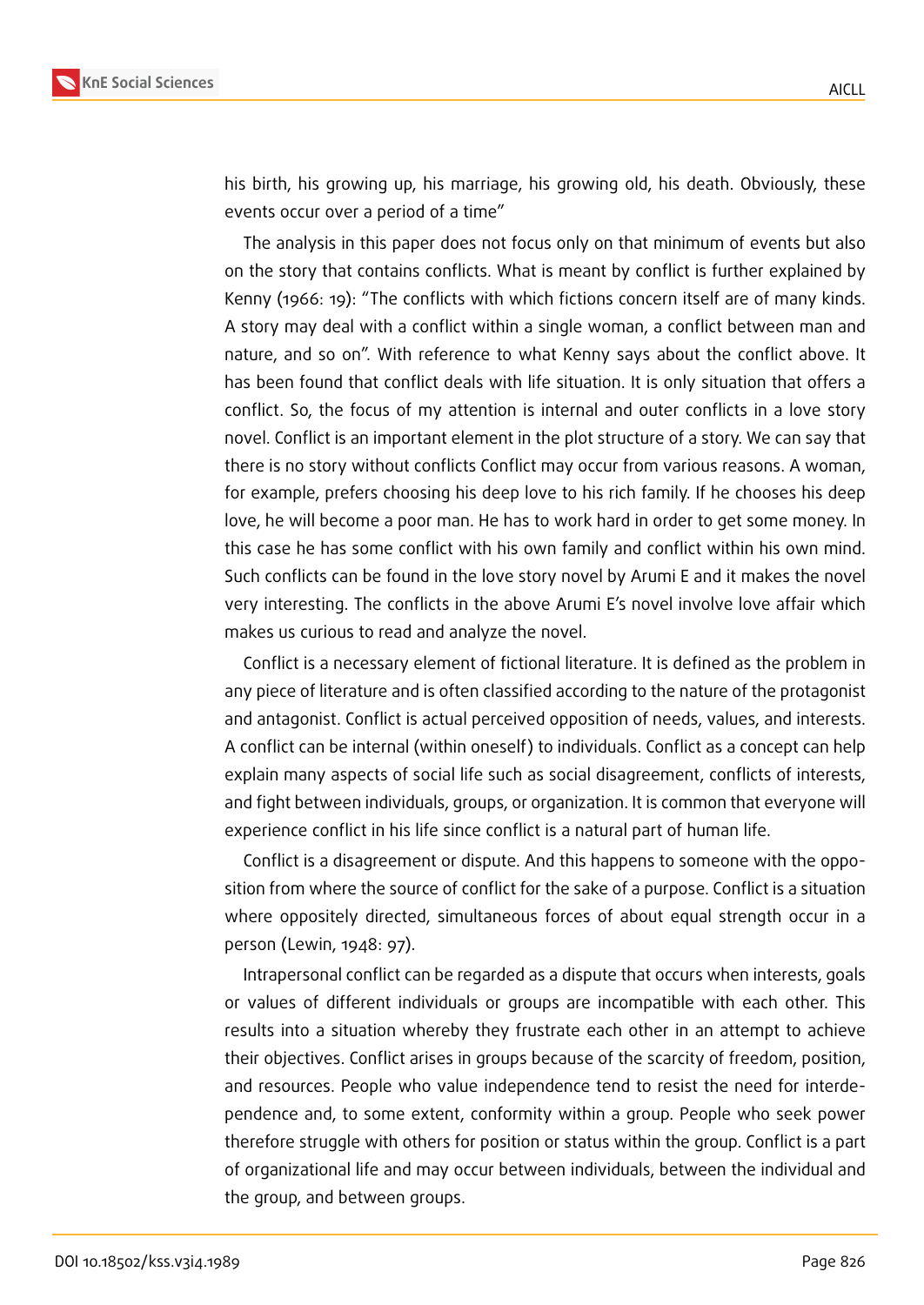



### **2. Literature Review**

Conflict is a necessary element of fictional literature. It is defined as the problem in any piece of literature and is often classified according to the nature of the protagonist and antagonist. Conflict is actual perceived opposition of needs, values, and interests. A conflict can be internal (within oneself) to individuals. Conflict as a concept can help explain many aspects of social life such as social disagreement, conflicts of interests, and fight between individuals, groups, or organization. It is common that everyone will experience conflict in his life since conflict is a natural part of human life.

Horton (1982:76-77) explained that conflict is the process where a person or group seeks to gain an advantage by weakening or eliminating competitors rather than by surpassing them fair competition. Conflict is an interaction in which people (individually or in group) feel strange, they feel their aims are not suitable with what they expected and see the other as competitors or threats". This occurs when a person is not satisfied with himself, he always see the others better than himself. So, he is competing to be the best.

According to Taquiri in Newstorm and Davis (2002), conflict is a legacy of social life that may prevail in a variety of circumstances resulting from the rise of disagreements, controversies and controversy between two or more parties on a continuous basis.

Wellek and Warren (translation by Melani Budianta, 1990: 285) defines conflict, as something 'dramatic', referring to a struggle between two equal forces, implying action and retaliation.

Conflict is also determined as any struggle between any opposing forces. It usually happens with the main character in which he is struggling with any other forces. This conflict, then, becomes the one that runs a story and forms the storyline. It is also to make readers get involved in the story as the reader feel the struggle that is faced by the main character. Without conflict, a story would be meaningless and without purpose. A main character who faced a conflict in a story may find that he would deal within a single man, between man, between man and society, and between man and nature or environment. (Kenney, 1966: 21)

According to Perrine in his book namely Literature: *Structure, Sound and Sense*; A conflict occurs between a main character and other character and environment, nature, society or destiny and between a character and him or herself which can be in form of physical, mental, emotional, or moral resistance (1998: 42). Conflicts that occur in a person can be caused by a lot of things. A conflict not only happens between one person and another, but also happens between a person and a social environment or even her or himself.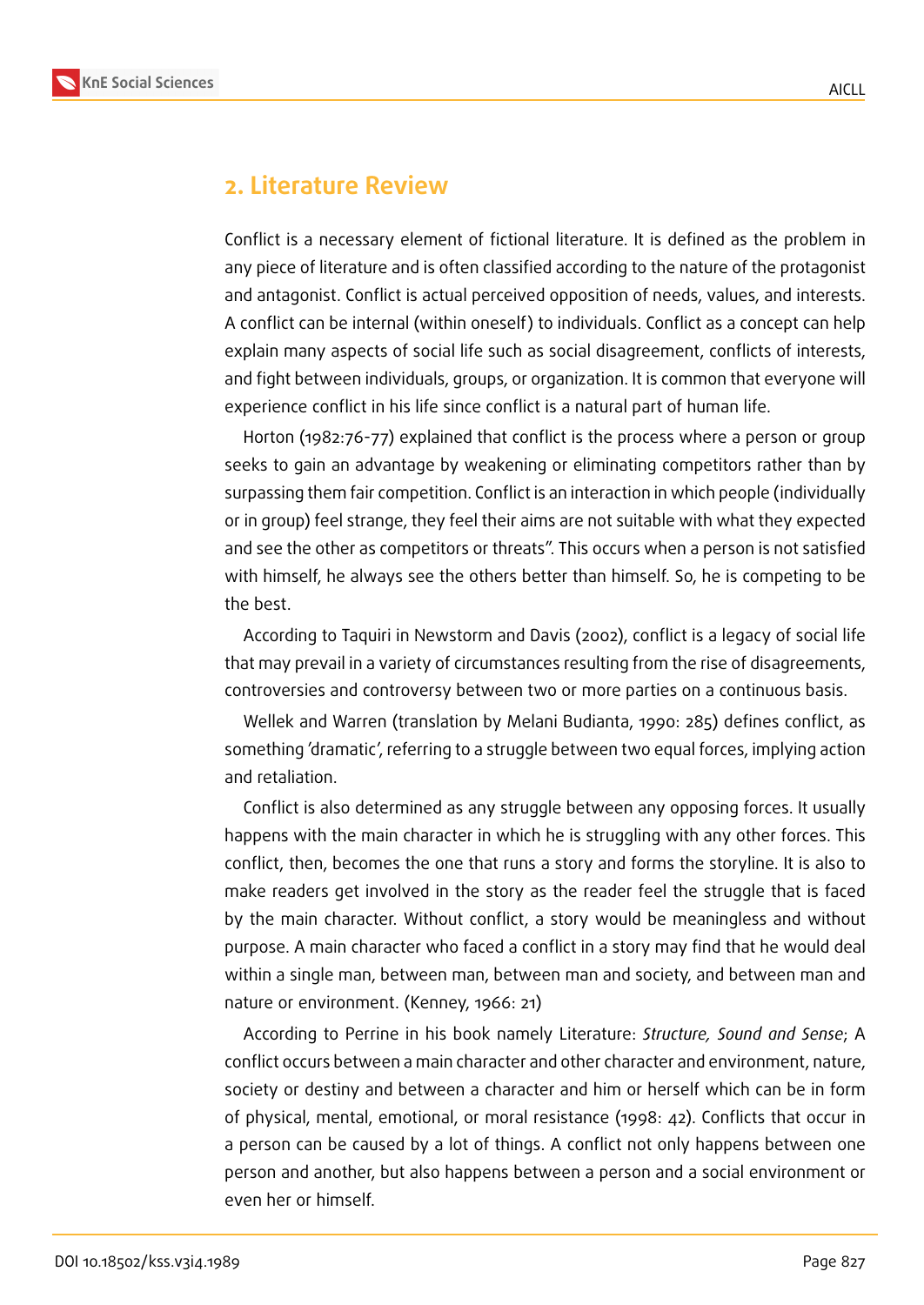

Based on the above description, it can be concluded that the conflict is a dispute, disagreement and conflict that occurs as a result of the rise of disagreement, controversy and conflict between two parties or more parties on a continuous basis.

Value conflicts occur between the groups of people that have different viewpoints that are fundamentally built on their subconscious value and believe systems. Such viewpoints can be related to the standard of rightness, wrongness, goodness, and badness. When one party holds a strong personal believe to their own values and assumptions, it becomes difficult to believe in the value system of another party and each party starts stressing the importance of their own value systems which leads to the conflict. Regardless, the issues related to one's values and beliefs, the conflict becomes more difficult to dispute because it is related to the moral system of each party.

Intrapersonal conflicts is caused within the individual. This conflict arises as a result of two or more motives or goals to be achieved at a time. Hence, these are called goal conflicts. Lewin has described three types of goal conflicts Kurt Lewin (1948), They are Approach-Approach Conflict, Approach-Avoidance Conflict, and Avoidance-Avoidance Conflict.

#### **2.1. Approach-approach conflict**

This occurs when a person has to choose between two attractive alternatives. It happens when a person has to choose between two desirable outcomes, such as a choice between finishing college and a full-time job offer. This conflict is often the easier to resolve than the two other conflicts, which are avoidance-avoidance conflict and approach-avoidance conflict.

#### **2.2. Approach-avoidance conflict**

This occurs when a person has to deal with a situation that possesses both positive as well as negative aspects, that is when a person feels similar degrees of attraction and repulsion toward a goal or competing goals. Approach avoidance conflict is one of the three major types of conflict described by psychologist Kurt Lewin in 1948. It is when an individual is indecisive and ambivalent in pursuing a desirable goal that has an undesirable outcome. For instance, a person wants to do something but fears the consequence it entails. This conflict is often the more difficult to resolve. In this kind of conflict, we are faced to a single goal that has positive and negative aspects. Another example, we might really want a new i-phone, but realize it will be too expensive.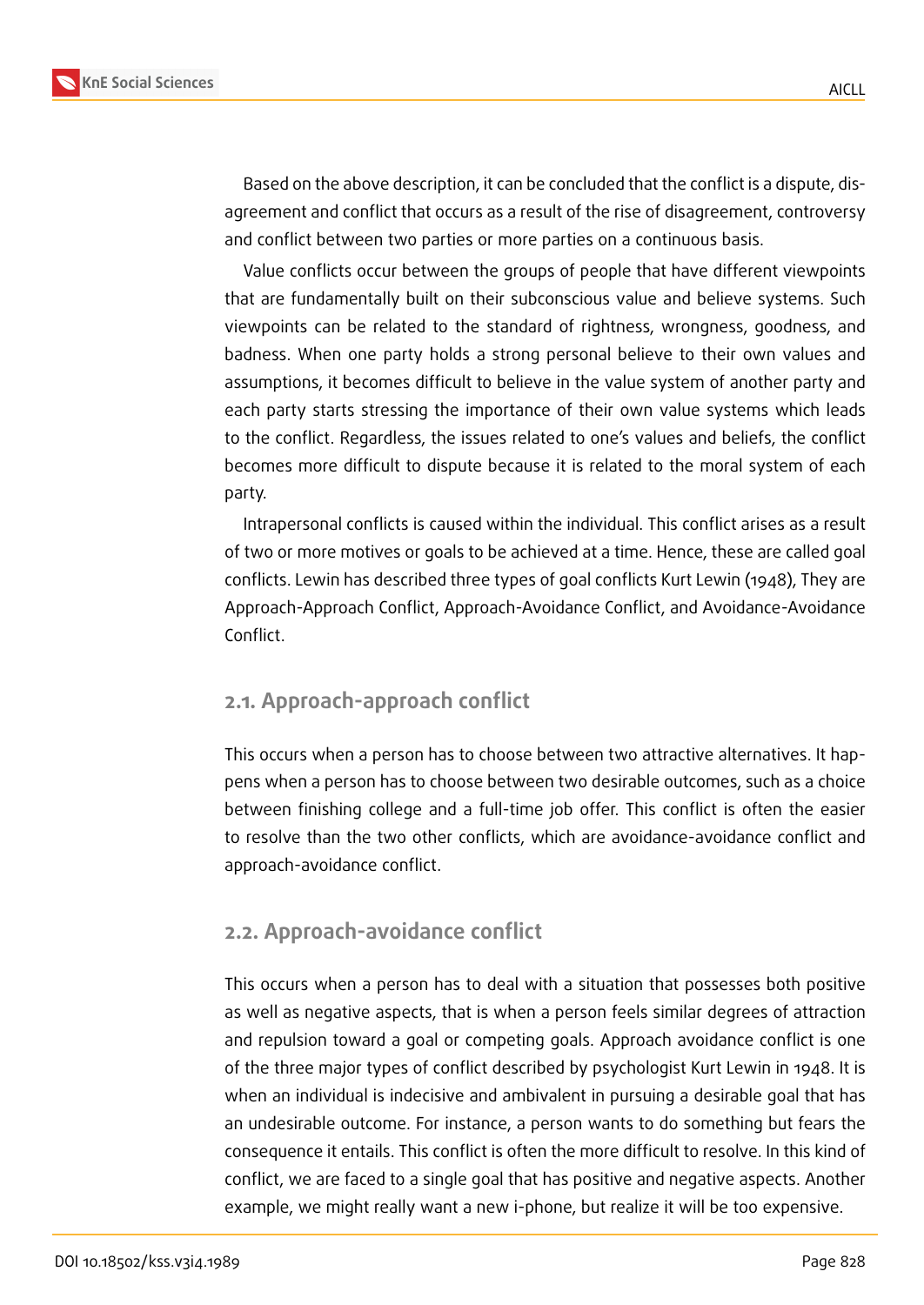

### **2.3. Avoidance-avoidance conflict**

This occurs when each of the competing alternative possesses negative consequence, that is they are equally repulsive. Avoidance-avoidance conflict is one of the three major types of conflict described by psychologist Kurt Lewin in 1931. The other two are approach-approach conflict and approach-avoidance conflict. This conflict involves choosing between undesirable alternatives or outcomes in which a person tends to avoid. For instance, a person who dislikes his job but fears on quitting and unemployment.

## **3. Research Method**

In this research, the researcher used descriptive qualitative methods. Sugiyono (2017: 14) states that qualitative research is data in the form of words, schemes, and images.

While Sutopo (2002: 35) states that in seeking understanding, qualitative research tends not to cut story pages and other data with number symbols. The researcher attempted to analyze the data with all the wealth of her nuanced character, as close to the original as it was recorded.

Bogdan and Taylor (1975) in Moleong's book (2004: 3) suggest that a qualitative method is a research procedure that produces descriptive data in the form of words or spoken words of people and behavior that can be observed.

The data of this research are collected from *Tahajud Cinta di Kota New York*: There are three steps in collecting the data: 1. Reading the novel 2. Finding and selecting the conflicts found in the novel 3. Note taking and classifying.

Data analysis technique used is content analysis. In analyzing the contents of a novel in the form of text, then that must be done in analyzing the content by reading the whole text of the novel in a systematic and complete.

## **4. Discussion**

They assume that conflicts are a result from an opposition process between individual's tendency to approach or avoid certain objects or goals. Therefore, they use Kurt Lewis's concept of approach and avoidance tendencies to classify some types of different conflict:

*Approach-approach conflict*, an individual faces two goals both have positive values but he must choose one of them. For example, when someone has two interesting job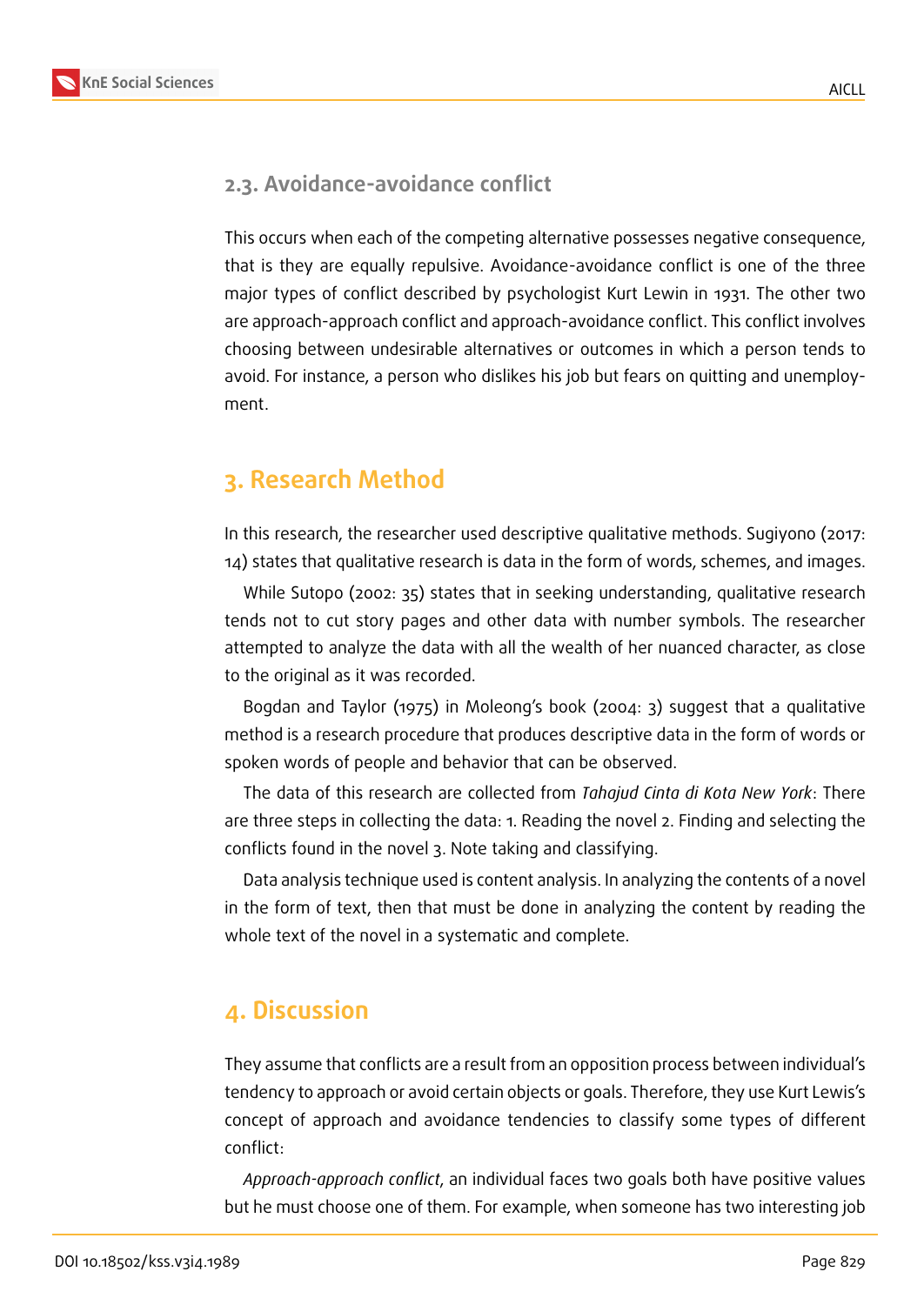

offers and he has to choose any one of them. This conflict is not so harmful, since both of them are positive choices. If he chooses one of them, the other one will not be a negative impact to his life.

*Avoidance-avoidance conflict*, an individual faces two undesirable goals, both have negative values and he must choose one of them. For example, when someone works at a job that he dislikes and he thinks that he can resign from that job but he knows that he will be unemployed. This kind of conflict makes him choose one of them though he does not want it.

*Tahajud Cinta In New York City* was written by Arumi E., telling of the story of a Columbia University student named Dara Paramitha. Dara, a beautiful girl who was very stylist likes to come to the night club and dress sexily to find guidance in New York City. In the famous free city she met Aisha Liu, and after that meeting they became close and there was the beginning of Dara beginning to deepen Islam. It was not easy for a virgin to live her life after she transformed her appearance into a hooded girl. While unexpectedly he also met Brad, a boy ban. Until finally she was faced by the choice of having to choose Brad or Rick, a convert, who has a bright future. But unexpectedly she was reunited with Brad on top of the Empire State.

Well, from the brief synopsis we can conclude that the theme in the story is the story of Dara struggling in maintaining confidence. While the characters in this novel are Dara, Brad, Rick, Aisyah, Brian, and Keira. Dara has a firm nature and fixed stance; we can prove this in the excerpt of the novel on page 308 *"This is not an old rule, Brad. But that's what my religion demands. And I chose to be obedient to my religious rules. I am obedient because I am convinced of the truth. ".* Next Brad's character has an unyielding nature; this can be proven in a novel excerpt on page 143 *"... Therefore, I also will not give up pursuing my dreams," Brad replied.* Soon there is a character named Rick where he has a mature character, which in the excerpt of this novel is on page 51 "The figure of Richard the god instantly attracted Dara's attention." Then there is a character named Aisha, he has a quiet nature and fixed stance, this can be found in the excerpt of the novel on page 23 "In fact, Ayesha cannot change. He remains quiet and the way he wears the veil remains simple. ". Then Brian, he has a disrespectful nature, where in this novel there is a quote that describes himself as disrespectful on page 4 "... I am a little snappy at Brian to make him aware, do not go around being impolite to others,". And lastly there is a character named Keira, he has an emotional nature, this can be proven in the excerpt of the novel on page 29 "... indeed you cannot, during your stay in New York you become a normal Islamic follower?" still fiery so emotionally see the change Dara which makes enough shock. So we can conclude that the characterizations that exist in every character are clearly visible in the excerpt of this novel.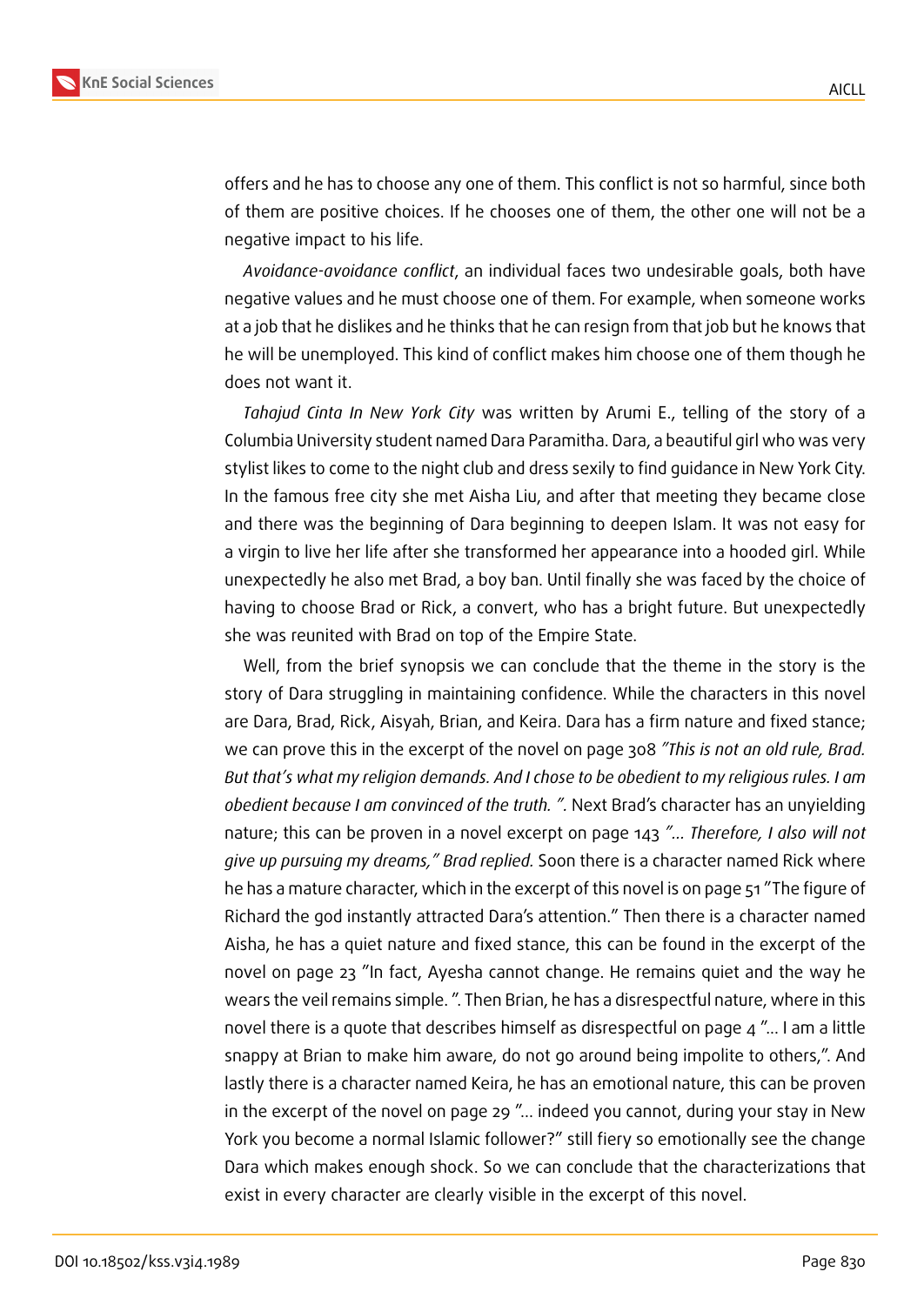

Next we can find the setting or setting of the place in this first novel in New York. This can be proved in a novel excerpt on page 7 "But in New York, you do have to be understood if you look at it strangely". The second one is in Central Park. This can be proven in the novel excerpt on page 145 "Until then the taxi carrying them had arrived near Centar Park in the north". The third in Manhattan. This can be proved in a novel excerpt on page 15 "The soft summer breeze warms the vast and artistic atmosphere of a garden located in the middle of Manhattan City." The fourth in Jakarta. This can be proven in the novel excerpt on page 21 "Dara who lived in Jakarta never attended any recitation,...". The fifth at Al Hikmah Mosque. This can be proved in the novel excerpt on page 155 "Be the first day of Ramadan fasting, the four of them fasting together in Al Himah Mosque." And the last one in the hospital. This can be proven in a novel excerpt on page 208. "Dara can only escort her to the front door of the operating room, but the assistant lecturer she met outside the operating room said things would be fine."

Next time setting, where time spent in this novel is morning, noon, afternoon, evening and early morning. Here we can prove it directly in the quotation indicating that at that time show the morning is on page 70. "But since he became a Muslimism, he must wake up at four in the morning." While the afternoon can be proven on page 17 "Be this afternoon after Dara's college shopping alone.". And in the afternoon proved on page 151 "Afternoon after college Dara stopped by the supermarket to buy all the needs at dawn tonight". Then at night it was proven on page 152 "Tonight he decided to pray *tarawih* at home alone". And the last time in the morning is proved on page 23 "It's been a week quietly without Keira's knowledge of his roommate, every two o'clock Dara gets up early.

## **5. Conclusions**

This study classifies the analysis into two parts. First, this study analyzes kinds of intrapersonal conflict which occur in the story. The researcher finds that there are three types of intrapersonal conflicts faced by Kut Lewin. These conflicts are classified based on Lewis's concept of approach and avoidance. The first conflict is *approachapproach conflict* which has two positive goals. It is obtained when Victor attempts to communicate his discovery of Lewin's book. The first goal is his desire to learn about Lewin's book to fulfill his curiosity. The second goal is following his father's advice to read other better science books. Both of them have positive value since they do not harm Victor's choice.

The second conflict is *avoidance-avoidance conflict* which has two negative goals. This study finds that Dara has to choose two-man goals when she meets spouse of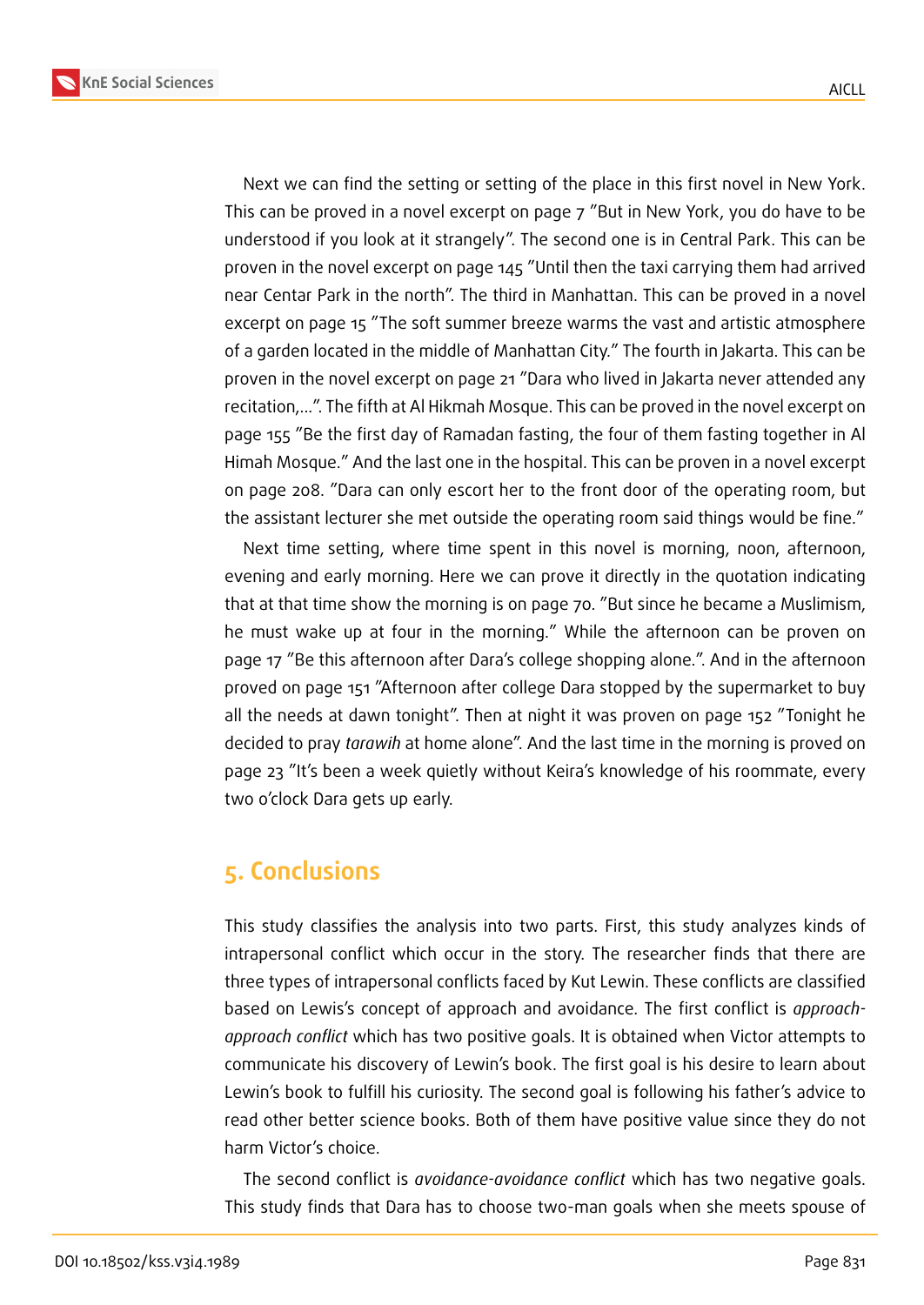

her life. The first goal is she can accept her mind's offer to create a new custom, while she should alienate herself from her society.

The obstacles came not only from his own party-loving Keira, but also from Brian's broken-hearted colleague and Kathy Van de Kamp who were jealous and then spread slander. Over time, Dara was faced with a choice, receiving the love of Richard Wenner, the architect of a convert with a bright future or receiving the love of Brad Smith, a different style musicalian of faith. Dara was drowned in indecision, Brad wallowed in a dilemma. In the midst of his anxiety, Brad's step stopped in front of a domed building. A glimmer of light slipped into his heart. Not only because of Dara, but more than that.

The third conflict is *approach-avoidance conflict* which has one goal but it has negative and positive impact. This conflict was faced by Brad when he was traveling thousands of miles away to show his sincerity to Dara, the hooded girl still hesitant to give an answer. From the top of the Empire State Building, Dara looked at the glittering City of New York. The city's night wind was whispering, giving her another chance. But this time, still Brad Smith befriended the answer to her feelings.

### **References**

- [1] Bogdan, R. and Taylor, S.J. 1975. *Introduction to Qualitative Research Methode.* New York: John Willey and Sons, 1975.
- [2] Davis, Keith, & Jhon W. Newstrom. (2000). *Perilaku Dalam Organisasi*, Edisi Ketujuh, Alih Bahasa Agus Darma, Jakarta: Erlangga
- [3] Arumi, E. (2017). *Tahajud Cinta di Kota New York.* Cipayung: Zettu.
- [4] Horton. (1982). *Culture and International Conflict Resolution.* New York: Manchester University Press
- [5] http://teguhwirwan.blogdetik.com/2009/07/19/kajian-unsur-psikologi-noveldiakses pada 20 Februari 2014 pukul 20.20 WIB.
- [6] Kenney, William. (1966). *How to Analyze Fiction*. USA: Simon and Schuster.
- [7] Lewin, K. (1948). *The special case of Germany. In Lewin, G. W. (Ed.), Resolving Social Conflict.* London: Harper & Row
- [8] Moleong, Lexy J. (2004). *Metodologi Penelitian Kualitatif*. Bandung: PT. Remaja Rosdakarya Media.
- [9] Perrine, Laurence. (1998). *Literature, Structure, Sound, and Sense.* Orlando: Harcourt Brace Jovanovich, Inc.
- [10] Sugiyono. (2017). *Metode Penelitian Kuantitatif, Kualitatif dan R&D.* Bandung: Pusat Bahasa Depdiknas.